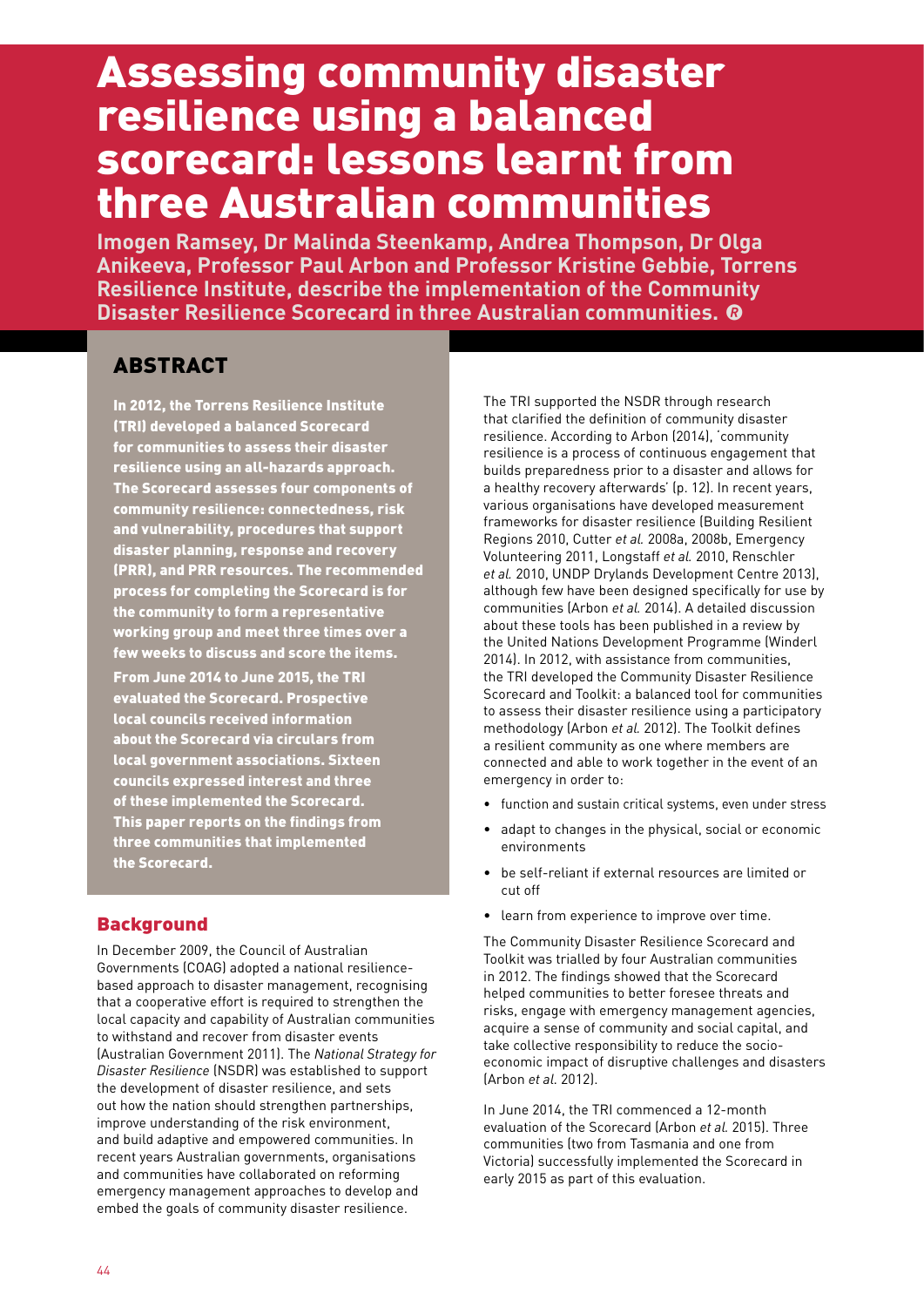

Source: TRI Toolkit at [www.flinders.edu.au/tri.](http://www.flinders.edu.au/tri)

## Method

#### Recruitment

Representatives from local government associations (NSW, NT, Qld, SA, Tas, Vic and WA) distributed information about the project to prospective councils via circulars. Sixteen communities expressed interest and participated in a teleconference to learn more about the Scorecard and the evaluation project. Two teleconferences were held in July and September 2014.

#### Follow-up

Of the original 16, three went ahead and implemented the Scorecard.<sup>1</sup> About 25 guided telephone interviews and follow-up conversations were conducted. The interviews were based on semi-structured questions but conversations evolved naturally, as led by the interviewees. Correspondence between the TRI and the three participating communities was maintained throughout the project and assistance provided where required. Site visits to two of the communities occurred in February 2015, and the third community was contacted via email and telephone due to the timeframe of implementation.

## Results

Some councils reported barriers to implementing the Scorecard. These included a lack of senior management support, a lack of operational support, competing initiatives, insufficient resources, and individual levels of interest. These challenges are discussed in the

evaluation report (Arbon *et al*. 2015). The results from the three communities that implemented the Scorecard are described as case studies.

## Case study 1: a comprehensive and inclusive approach

#### **Background**

In one Tasmanian municipality interest in the Scorecard originated with the emergency management (EM) coordinator, supported by the EM committee and the mayor. The local government area included residential and rural areas, a larger, predominantly urban district and several small surrounding towns; some with large transient populations. The council's EM structure had recently converted to a community-based group but still included expert input from agencies. The council's EM sector had a strong community-resilience focus and recognised the importance of macro- and micro-level practice to deliver effective response and recovery actions.

#### Process

Six representatives from the EM committee agreed to use the Scorecard within their respective areas and with support from council. It was proposed that once the individual exercises were completed, the central council would collate the separate community exercises to produce an overall municipal rating.

An initial meeting was held with the EM committee, representatives from the selected communities and project staff from the TRI. The Scorecard was met with a generally positive response from the committee, with more than one member commenting on its potential long-term value. However, a few members voiced concerns about their ability to initiate and manage the process. The representatives decided they would be more comfortable with a facilitator overseeing the process in each community to ensure consistency.

Council officers identified and invited members in each community to form working groups. The response rate was high, with most invited members agreeing to be involved. An experienced facilitator was appointed and consulted. Following this, the group decided to trial the exercise in one community with the support and oversight of an EM committee representative. Once the trial and a review of the processes were complete, the council would discuss the next area for consultation.

At the time of writing, the Scorecard has been implemented in three distinctly different communities within the municipality: two small urban areas with homogenous populations and one geographically spread area, characterised by a number of small population pockets. Each community held the recommended three meetings of an explanatory session, a meeting to discuss and allocate scores, and a review of the scores and subsequent recommendations for the council. In each community the facilitator managed the process, the council provided relevant Census data, and the municipal EM coordinator chaired the working group.

Valuable insights were also gained from interested communities that did not implement the Scorecard. Detailed findings about all sixteen communities (including those who did not implement the Scorecard) are presented in the complete project evaluation report (Arbon *et al.* 2015).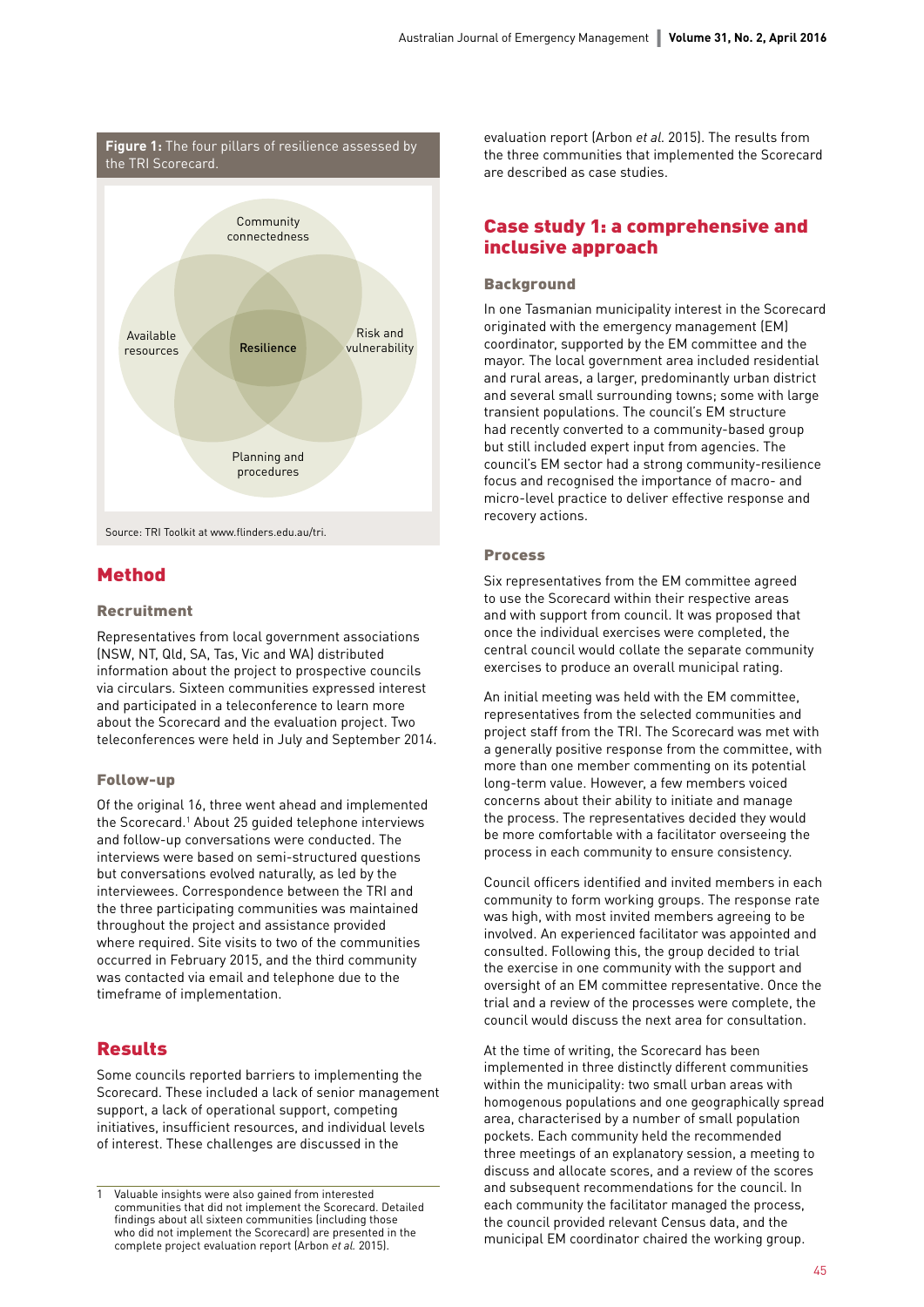#### **Outcomes**

The EM coordinator provided written and verbal feedback to the TRI following completion of the Scorecard in the first two communities. Of note was the involvement of people from various community agencies in the process that prompted others to recognise the importance of connectedness and engagement in promoting resilience. According to the EM coordinator, more than ten community members expressed interest in assisting with the development and implementation of recommendations from the Scorecard assessment. It was his view that such enthusiasm should be harnessed in order to achieve more community acceptance of actions and recommendations from government agencies, local government and service providers.

Of the Scorecard approach, he noted that the working groups had recognised the importance of balancing subjective contributions with factual information. A number of participants had gained valuable insight as a result of interpreting relevant Census data.

The council plans to repeat this process for the remaining three communities and to compile a consolidated report of their findings and recommendations at the conclusion of the project. The EM coordinator also proposed scheduling a de-briefing meeting to allow representatives of the working groups to share their experiences and identify strengths and challenges unique to each community. It is anticipated that the Scorecard will have an important role to play in conveying messages to decision-makers. The council is seeking to modify the participatory approach of the exercise to evaluate their capacities and capabilities.

## Case study 2: the straightforward approach

#### **Background**

A second Tasmanian council was highly proactive in implementing the Scorecard. The council area includes a major town and eight smaller communities, with a total population of approximately 6500 people.

#### Process

The council team (comprising three staff) attempted to recruit working group members through established formal council processes, including advertising in local media. They received few responses and subsequently used their 'local insider' knowledge to directly invite key community members known to be well connected and representative of the local population. This approach was successful and most invited members agreed to participate. The working group consisted of 12 individuals from different communities in the area, and included newly-elected members, the school bus driver, business owners, EM officers and the local priest.

Three meetings were organised as recommended. A central governance approach was adopted, whereby the council assumed a key role in facilitating the

meetings and providing demographic and other relevant information. One of the council's team had sufficient experience and credibility to be accepted as chair. He was aware of diverse views within the working group and ensured that representatives had an equal opportunity to be heard in the discussions.

During the first meeting, members consolidated information about their communities' demographics and environmental settings. The second meeting consisted of the further compilation of information and the completion of the Scorecard. Although a third meeting had been scheduled to consolidate and plan for a way forward, the working group continued with this part of the exercise on the day of the second meeting.

#### **Outcomes**

Through the process of completing the Scorecard, council members agreed that information about EM planning was not known nor understood in the community. For example, there were discrepancies between the scores allocated by EM personnel and those by community members to Scorecard items. It was common for emergency personnel to indicate that an issue had been addressed and allocate a high score, whereas community members were not as confident about the relevant issues, and would often prefer to allocate a lower score. This unexpected finding prompted the council to review its approach to disseminating EM information.

Council members sought advice from the working group members as to how information about planned disaster assistance could be made more accessible to the community, which resulted in several practical solutions. The council prepared information to be incorporated into their new residents information kit, such as relevant telephone numbers, links to specific plans available on the council's website (e.g. bushfire survival booklet, checklists for leaving early or staying and defending), and Red Cross and emergency alerts. A working group member distributed this information in the community where she resided via a self-funded mail drop.

Engagement with the Scorecard process helped to establish ties between the local government, community leaders and other authorities. This, in turn, facilitated a better understanding of the various roles that these groups play in emergency planning and response and the resources available to the community. This was not well known previously. There are plans for the Scorecard exercise to be repeated in some of the smaller communities.

## Case study 3: training community leaders

#### **Background**

A rural Victorian municipality with a population of around 8500 people adopted a unique approach to implementing the Scorecard. The Scorecard was to be used within the framework of a resilience leadership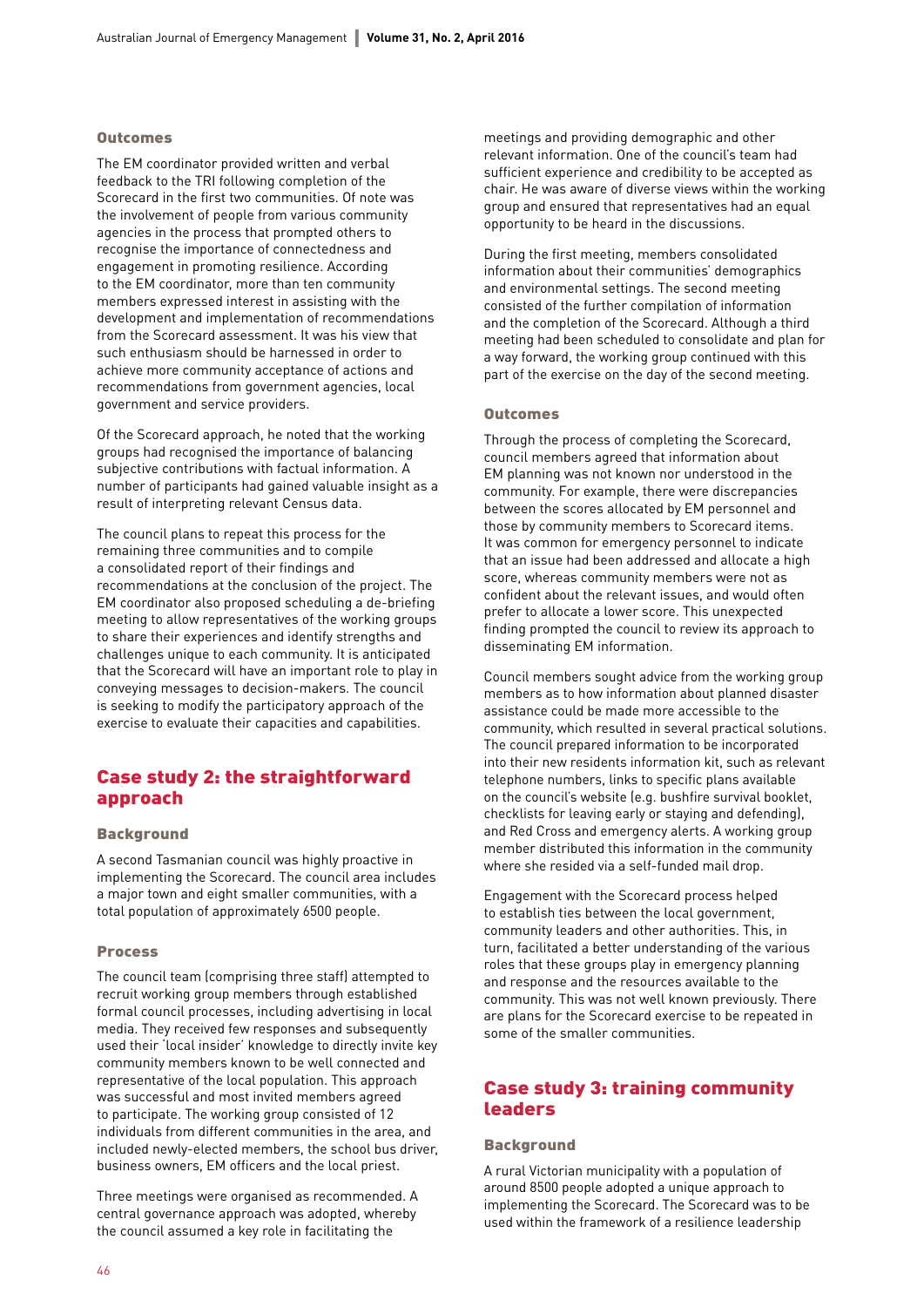program, which ran for six months from November 2014 to May 2015 and involved 22 community members, representing eight townships in the shire. The program formed part of a raft of resilience-based initiatives that the community development team planned to implement over the next few years. It provided opportunities for community members to understand the impact of disaster events on small communities, create strong relationships and networks, and improve their capacity to respond effectively in emergency situations. Key topics included disaster planning, response and recovery cycle, leadership styles, project planning and the roles of emergency services and agencies.

Interest in the Scorecard was led by the community development team leader and supported by a proactive council, which had a central focus on communityaction planning and a vision to build empowered and self-sufficient communities. The shire had experienced a 14-year drought, bushfires and minor flooding in recent years, as well as a major disruptive event in one of its communities. This previous disaster experience, combined with a supported local resilience strategy, were key contextual factors that drove interest in, and implementation of, the Scorecard.

The community members participated in the Scorecard exercise in a way that aligned with their own definition of resilience. Across the municipality, good leadership was perceived as being critical to the formation of resilient networks. The leadership program had subsequently been introduced to equip local residents with the knowledge, resources and skills necessary to make their communities truly capable and resilient. By incorporating the Scorecard exercise into their leadership program, the community members took ownership of the resilience-building process.

#### Process

An invitation to community members to attend an information session about the resilience leadership program was advertised in the local newsletter. The preliminary session with the interested volunteers was held to define resilience in their local context and discuss the inherent characteristics of resilient communities. A total of 24 representatives from ten small communities participated in the program and used the Scorecard to benchmark individual communities and develop resilience profiles. The exercise was undertaken individually but volunteers could work together to answer questions. The program was overseen by a facilitator, who also chaired a feedback session after its completion.

## **Outcomes**

Feedback from volunteers was that the Scorecard was at too high a level with some of the industry language not relatable or well understood, and that it assumed that the population was homogenous. The volunteers also did not know where to find information on procedures that support community disaster PPR, or the required statistical data. Despite these challenges, the volunteers understood the *value* of the tool and felt it could be adapted for easier community use.

The community development team acknowledged they did not spend a lot of time with the volunteers to prepare them to use the Scorecard. Individuals did not complete the exercise with the support of the group or facilitators, nor as part of a well-prepared workshop. The team was aware there would be some difficulties associated with this approach but wanted to trial the Scorecard initially and share feedback.

The way forward identified by the leaders was to use their assessments and develop action plans to implement. They also produced a detailed document with advice, comments and recommendations for improving the Scorecard.

## **Discussion**

The case studies demonstrate that implementing the Scorecard is a valuable exercise for community engagement as well as building resilience. Despite each of the three councils adopting a unique approach to implementing the Scorecard, some key insights about the process are transferable.

- The working group is a powerful conduit for community engagement, community insight (for council) and multi-directional communication.
- Many working group members emerge as willing participants in ongoing community resilience initiatives, but require further direction and mandates from council.
- Formation of the working group can be difficult, particularly when dealing with sections of the community that do not usually engage with councils (e.g. new residents or day commuters).
- The working group chair has an important role in managing the process. It is the chair's responsibility to ensure that all members have equal opportunity to participate in answering and scoring the questions, and that experts do not dominate the discussion.
- The Scorecard assists councils to better understand community members' perceptions of risk, as well as the role and responsibilities of different agencies during disruptive events. It also allows non-council working group members to learn more about the role of council.
- The process of implementing the Scorecard can deliver practical secondary outputs in the shortterm. The case studies led to improved information dissemination to community members and revision of disaster management plans.

Overall, it was observed that successful implementation of the Scorecard occurred where there was alignment of senior management support with initiative at operational level. The three case studies are examples of where this alignment occurred. Local, state and national contexts are critical factors that influence the interest in, and uptake of, the Scorecard. An existing resilience agenda, strong EM focus and vulnerability to disaster were key contextual factors that sparked interest in the Scorecard, while the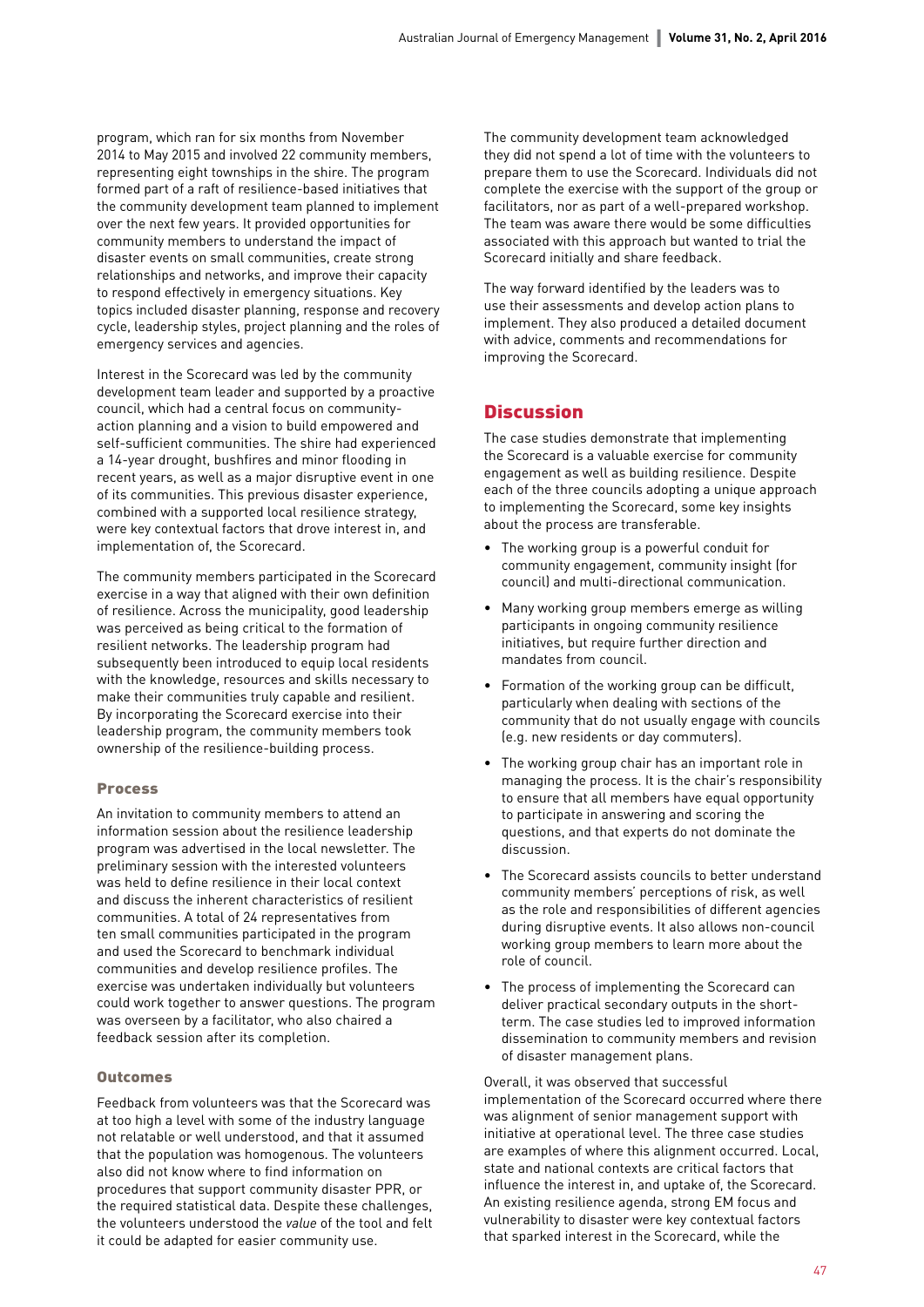availability of resources, funding and structural support served as an impetus for action.

The case studies demonstrate that the Scorecard can be used successfully in different ways, in different contexts and for various purposes. It is important that a community assumes ownership of the Scorecard exercise by pre-identifying desired outcomes and undertaking the process in a way that is considerate of the unique concerns and needs of its members. It is also important that the Scorecard working group is representative of the whole community as far as possible. Having diverse perspectives expressed in the process was found to strengthen outcomes.

## Conclusion

The Scorecard addresses key components of resilience based on elements of physical, organisational and social capital, which all communities possess to varying degrees. The Scorecard exercise can identify strengths and weaknesses, and provides a point-intime snapshot of resilience for communities. The case studies highlight the community development potential of the Scorecard process, which provides a useful framework for community cohesion.

The Scorecard is an avenue for the EM sector, local councils and community-based groups to connect to address gaps in resilience. The case studies provide insight into aspects of the Scorecard process that facilitate resilience-building, and demonstrate that outcomes and experiences will vary across communities. Further testing of the Scorecard will consolidate recommendations and investigate whether they are applicable to other state and national contexts.

The project findings suggest that effective implementation of the Community Disaster Resilience Scorecard can support the development of programs and the allocation of funds. This is an effective way to build community resilience and to reduce the socioeconomic impact of future disruptive events, emergencies and disasters.

## Acknowledgements

The authors acknowledge the assistance of volunteers who provided input to this project. Thanks is extended to the members of the Project Reference Group for their support and guidance. Funding for this project was gratefully received from the Australian Government National Emergency Management Program.

#### References

Australian Government 2011, *National Strategy for Disaster Resilience, Attorney General's Department, Barton ACT, Australia.* 

Arbon P 2014, *Developing a model and tool to measure community disaster resilience, Australian Journal of Emergency Management, vol. 29, no. 4, pp. 12–16.* 

Arbon P, Gebbie K, Cusack L, Perera S & Verdonk S 2012, *Developing a model and tool to measure community disaster resilience, report prepared by the Torrens Resilience Institute, Flinders University, Adelaide.*

Arbon P, Steenkamp M, Thompson A, Ramsey I, Gebbie K, Cusack L & Anikeeva O 2015, *Implementation and evaluation of the Community Disaster Resilience Toolkit and Scorecard, report prepared by the Torrens Resilience Institute, Flinders University, Adelaide. At: [www.flinders.edu.au/tri/toolkits.](http://www.flinders.edu.au/tri/toolkits)*

Building Resilient Regions 2011, *Resilience capacity index, University of California Berkeley. At: [http://brr.berkeley.edu/rci/.](http://brr.berkeley.edu/rci/)*

Cutter S, Barnes L, Berry M, Burton C, Evans E, Tate E & Webb J 2008a, *A place-based model for understanding community resilience to natural disasters, Global Environmental Change, vol. 18, no. 4, pp. 598-606.*

Cutter S, Barnes L, Berry M, Burton C, Evans E, Tate E & Webb J 2008b, *Community and Regional Resilience: Perspectives from Hazards, Disasters, and Emergency Management, Hazards and Vulnerability Research Institute, University of South Carolina, CARRI Research Report. At: [www.resilientus.org/wp-content/](http://www.resilientus.org/wp-content/uploads/2013/03/FINAL_CUTTER_9-25-08_1223482309.pdf) [uploads/2013/03/FINAL\\_CUTTER\\_9-25-08\\_1223482309.pdf](http://www.resilientus.org/wp-content/uploads/2013/03/FINAL_CUTTER_9-25-08_1223482309.pdf).*

Emergency Volunteering 2011, *Disaster Readiness Index. Volunteering Queensland. & Emergency Management Queensland. At: [www.emergencyvolunteering.com.au/qld/](http://www.emergencyvolunteering.com.au/qld/disasterready/dri) [disasterready/dri.](http://www.emergencyvolunteering.com.au/qld/disasterready/dri)*

Longstaff PH, Armstrong NJ, Perrin K, Parker WM & Hidek MA 2010, *Building resilient communities: a preliminary framework for assessment. Homeland Security Affairs, vol. 6, no. 3, pp. 1-23.* 

Renschler C, Frazier A, Arendt L, Cimellaro G, Reinhorn A & Bruneau M 2010, *Framework for defining and measuring resilience at the community scale: The People's Resilience Framework, Technical Report MCEER-10-0006. At: [www.mceer.](http://www.mceer.buffalo.edu/pdf/report/10-0006.pdf) [buffalo.edu/pdf/report/10-0006.pdf.](http://www.mceer.buffalo.edu/pdf/report/10-0006.pdf)*

Torrens Resilience Institute 2012, *The Community Disaster Resilience Toolkit and Scorecard. At: [www.flinders.edu.au/tri.](http://www.flinders.edu.au/tri)* 

UNDP Drylands Development Centre 2013, *Community based resilience analysis (CoBRA): Conceptual framework and methodology. At: [www.seachangecop.org/node/1788](http://www.seachangecop.org/node/1788).*

Winderl T 2014, *Disaster resilience measurements: Stocktaking of ongoing efforts in developing systems for measuring resilience. United Nations Development Programme. At: [www.preventionweb.net/files/37916\\_](http://www.preventionweb.net/files/37916_disasterresiliencemeasurementsundpt.pdf) [disasterresiliencemeasurementsundpt.pdf.](http://www.preventionweb.net/files/37916_disasterresiliencemeasurementsundpt.pdf)*